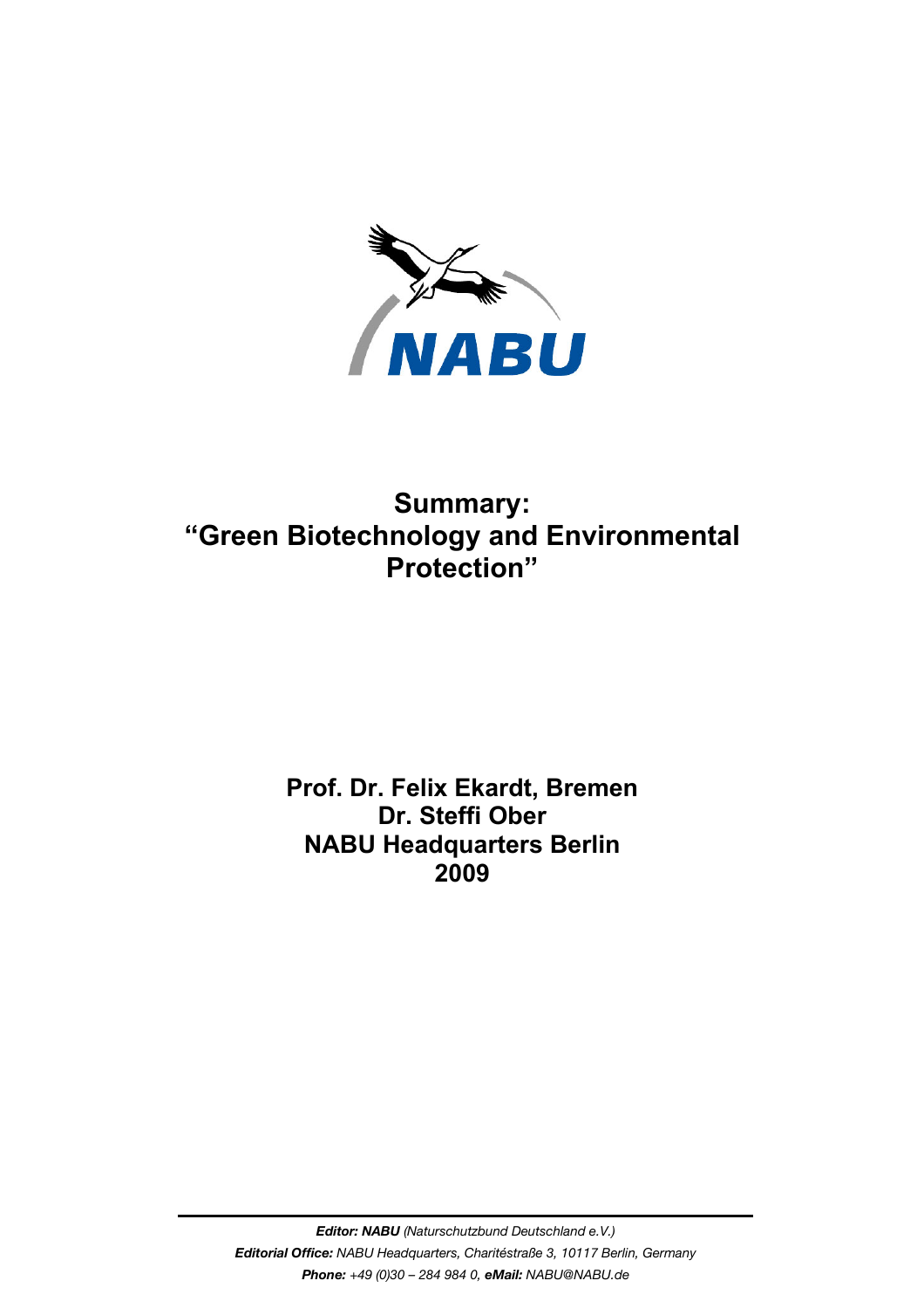Green biotechnology poses one of the most important problems for the future of nature conservation. Transgenic organisms have both an indirect as well as a direct influence, that much can be said, on biological diversity, which is one of the central protected commodities of nature conservation. Meanwhile, the legal basis for this technology is often unclear and known only to few experts, especially when it comes to the crucial details. This is a lamentable situation as the majority of the public has a clear, mostly skeptical view on genetically modified organisms (GMO's). Therefore, people should be made aware of their rights and how to administer them.

Therefore this study focuses on various fields of conflict between Green Gene Technology and interests of nature conservation. Where deemed appropriate, it also presents problems that exist in neighbouring, yet interlinked fields of law, e.g. food law. The study pursues two goals: It wants to identify and to describe the main fields of conflict for persons affected. At the same time it addresses the expert audience as it reveals some of the unresolved problems that will be at the centre of discourse in the near future. In the wake of this identification process, manifold practical and judicial issues became clear and were dealt with. However, this study has a clear jurisprudential vantage point. It cannot and doesn't want to replace scientific analysis of the impacts of GMO´s.

Our first step was to gather and analyse the latest case-law so that lawyers and environmentalists are provided with a first evaluation of the problems they might face and what ruling they would probably have to expect if they considered taking their case to court. On this basis we tried to present potentially helpful legal arguments as much as suggestions for amendments of the respective European and German law. Here, the fact that environmental law and the law concerning GMO´s are interwoven on many levels had to be kept in mind. Often this state of being interwoven complicates even the mere understanding of the basic proceedings that have to be followed in order, e.g., to release GMO into the environment.

Our second goal was to show how persons who are personally affected by GMO´s and/or NGO´s can take legal action against the deliberate release of GMO´s and against them being placed on the market. One thing has become clear: In the light of international and European law the restrictive approach to the rights of NGO´s, especially their right to take action, is no longer a tenable position.

## **Overall results:**

1. For the decision to deliberately release GMO into the environment, in Germany and Europe several authorities are responsible. However, the Federal Agency for Consumer Protection and Food Safety (Bundesamt für Verbraucherschutz und Lebensmittelsicherheit – BVL) is the leading agency, even regarding procedural steps originating from the law concerning nature conservation.

The deliberate release of GMO´s within sites protected according the Birds or Habitats Directives (Natura 2000 sites) is subject to appropriate assessment of its implications for the habitat as described in Article 6 of the Habitats Directive (Council Directive 92/43/EEC of 21 May 1992 on the conservation of natural habitats and of wild fauna and flora). This assessment is to be conducted with the assistance of the Federal Agency for Nature Conservation (Bundesamt fuer Naturschutz, BfN) and the local authorities responsible for nature conservation. For this assessment it will be crucial to establish binding guidelines.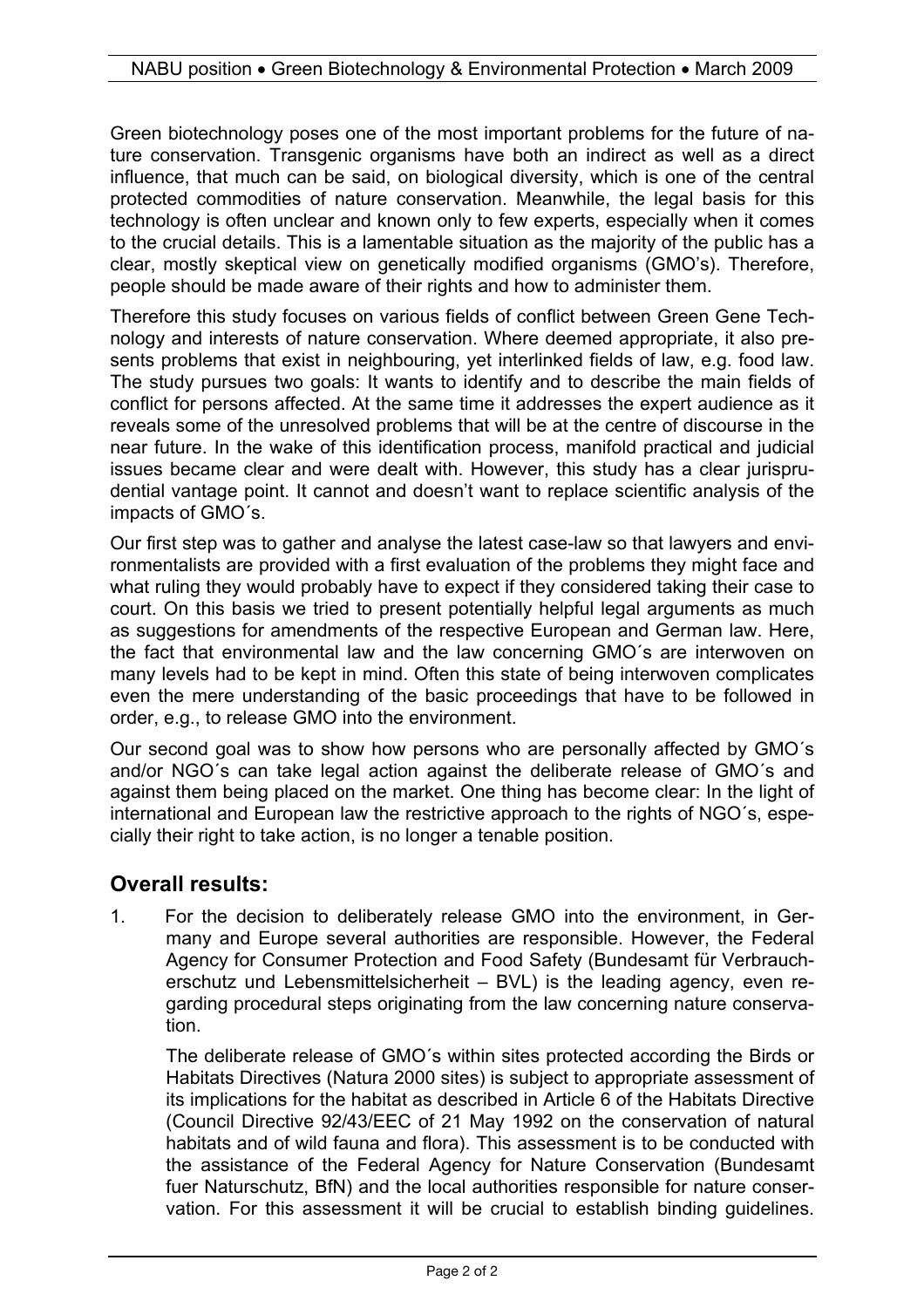Nature reserves that are protected under German law are not subject to such an assessment, even though, it is indicated here as well.

After releasing the GMO, regional authorities still have the competence (on certain occasions) to temporarily withdraw the permission to release a GMO. The BVL, nevertheless, has to take the last decision.

2. The procedures leading to the decision to place GMO´s on the market are strongly influenced by European law (for instance Directive 2001/18/EC of the European Parliament and of the Council of 12 March 2001 on the deliberate release into the environment of genetically modified organisms and repealing Council Directive 90/220/EEC; Regulation 2003/1829/EC of the European Parliament and of the Council of 22 September 2003 on genetically modified food and feed). Regional authorities do not take part in them. Which regulation is applicable in a certain situation, depends on the product that has to be licensed. This, however, yields a hitherto unresolved problem when it comes to the authorisation of seeds. Here, contrary to the rule of law, the applicant decides with his application about the regulatory system he exposes himself to. Clearly, this practice contradicts the principle of legal certainty.

As for the interest of nature conservation, it has to be acknowledged that direct and indirect impacts of a GMO on nature are part of the overall risk assessment of the GMO. The law concerning nature conservation is not directly applicable here, as it refers to certain areas (e.g. nature reserves protected under German law) and certain species. The permission to place a GMO on the market, however, can be relevant for permission that originates in the Federal and Laender law concerning nature conservation and might be necessary for the cultivation of transgenic plants. Direct and indirect impacts of a GMO that have already been assessed during its authorisation-process to obtain the permission to place the GMO on the market shall be excluded from subsequent authorisation-processes.

3. Once the permission on placing a GMO on the market has been granted, German law provides federal authorities with limited competences regarding the use of the authorised GMO.

Similarly, regional authorities only have limited competences. But, they are allowed to intervene when it comes to the cultivation of transgenic plants that are authorised to be placed on the market within the above mentioned habitats or nature reserves protected under German law. The use of a GMO can, then, be prohibited by regional authorities whenever a regulation concerning nature conservation has been infringed.

According to section 34a Nr. 2 of the German Federal Nature Conservation Act, the art. 6-assessment has to be conducted by the authorities for nature conservation. The BVL has to assist this assessment and provide all the relevant information public registers have to offer. The assessment of the significant effects on a habitat has to refer to the content of the permission to place a GMO on the market. According to the principle of "praktische Konkordanz" (which requires a weighting of contradictory interests), restrictions of the cultivation of GMO´s based on the law concerning natural conservation are possible only if the permission to place a GMO on the market does not include an examination of its impacts on a certain habitat.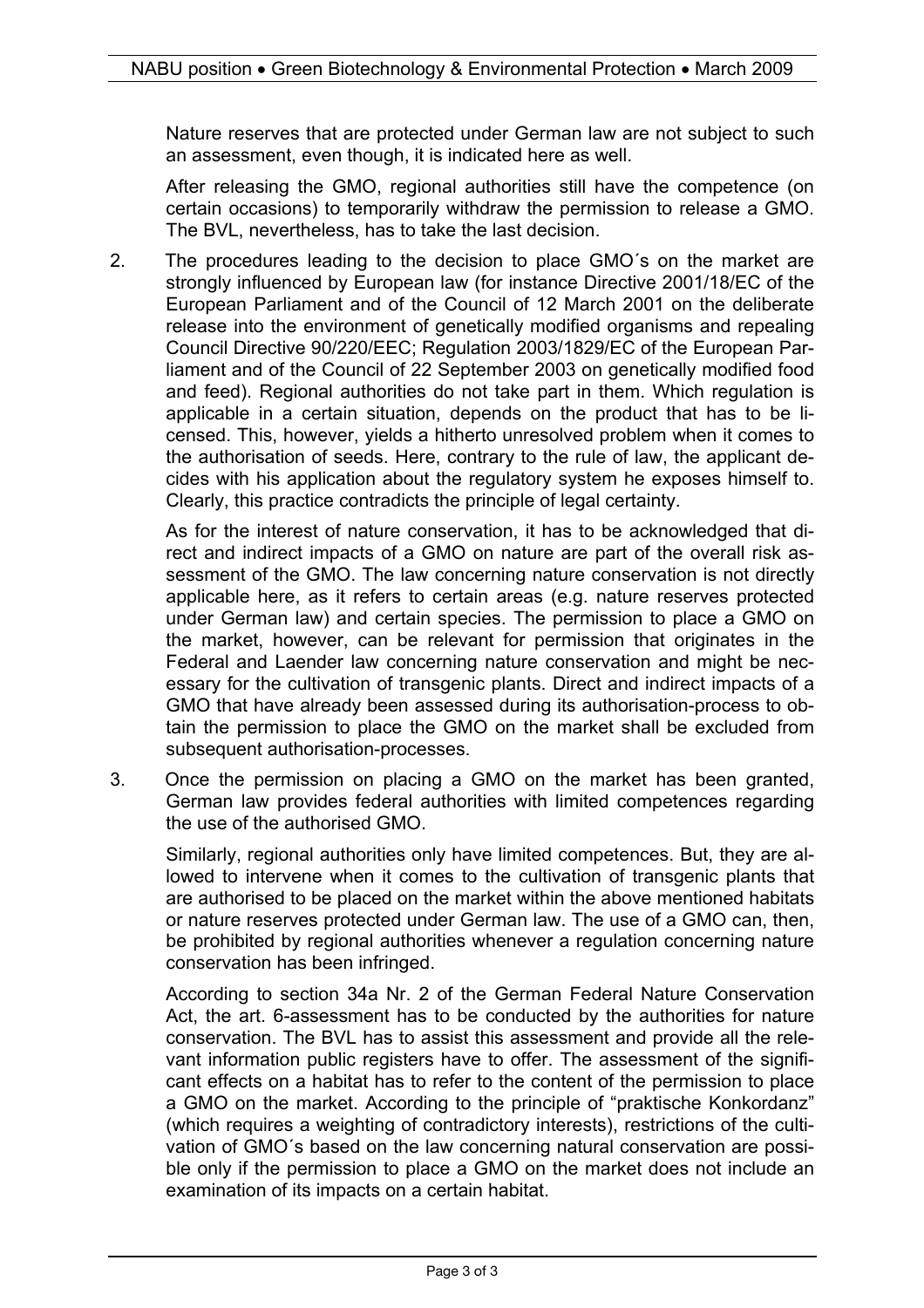Neither the Habitats Directive nor section 34a Nr. 2 of the German Federal Nature Conservation Act is applicable to nature reserves protected under German law. Therefore, only the by-laws of these reserves can possibly be infringed by the cultivation of GMO within it. A by-law might, e.g., prohibit the use of pesticides and according to recent case-law, the use of Bt-GMO (e.g. MON 810) has to be qualified as the use of pesticide. However, even if a bylaw prohibits the use of pesticides within a biological reserve, the content of the permission to place a GMO on the market has to be taken into account as described above.

Besides that, the regional authorities concerned with natural conservation and the legislator have the competence to ban the use of transgenic plants in certain areas, such as biological reserves. There is urgent need for action. Here, consumers and NGO´s can only apply political pressure on the abovementioned regional authorities and the legislator.

- 4. The art. 6-assessment does not impart third party protection. Similarly, sections 25 and 26 of the law concerning gene technology ("Gentechnikgesetz – GenTG") can only partially be enforced by third parties. In these cases, however, the courts rather tend to refuse third party protection with the argument that third parties may take civil action instead.
- 5. The mobilization of communities against the release of GMO´s does not promise considerable potential for success. Politically, NGO´s should instead try to convince regional authorities concerned with natural conservation to administer the above-mentioned competences.

Interests of nature conservation will, similarly, not be helpful for individual suits against the use of transgenic plants. Such claims often fail, as individuals under German law, even if they neighbour areas in which transgenic plants are cultivated, are generally not supposed to take legal action referring to environmental damages. They cannot invoke the art. 6-assessment procedural rules aiming at processes within or between authorities or the objective that transgenic plants should coexist with conventional and organic crops.

These are the reasons why first and foremost political change is implied, particularly with regard to German administrative procedural law which has to be adapted to the predominant tendencies of European and International law. The right to have access to a review procedure before a court of law to challenge the substantive and procedural legality of any decision needs to be strengthened, especially according to international Aarhus Convention.

The case law concerning apicultural interests could be a useful tool to pursue interests of nature conservation. NGO´s should encourage the establishment of rules for a code of practice ("gute fachliche Praxis") concerning apiculture to prevent a subtle and comprehensive contamination of honey with traces of GMO that could undermine the regime set up by Regulation (EC) No. 1829/2003 of the European Parliament and of the Council 22 September 2003 on genetically modified food and feed. Here, the legislator may no longer withdraw from his responsibility to set up a well balanced regime for the highly problematic coexistence of transgenic plants and apiculture.

6. As mentioned above, according to recent German case-law, the use of Bt-GMO (e.g. MON 810) has to be qualified as the use of pesticide. Therefore,